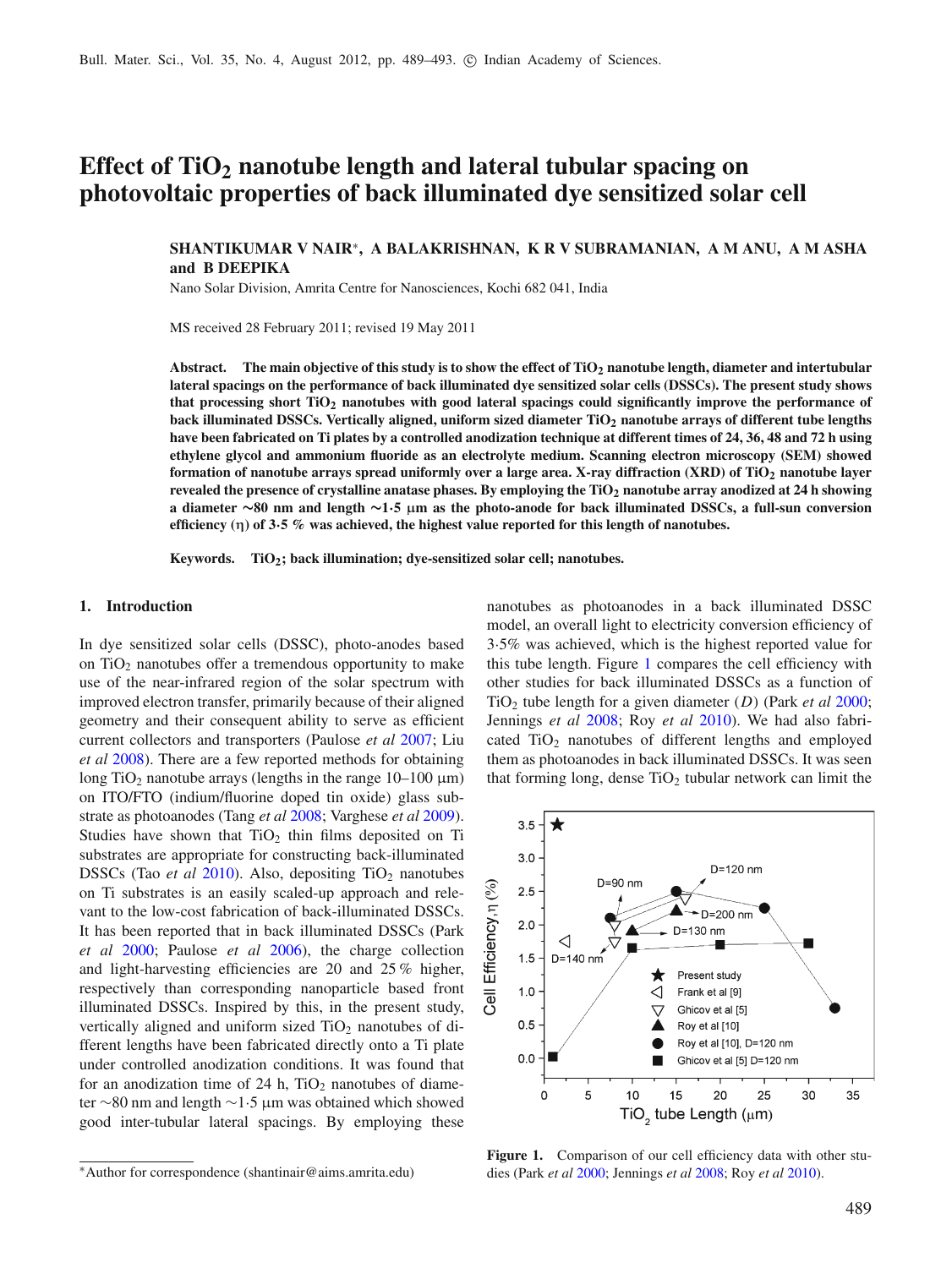chances of dye wetting to  $TiO<sub>2</sub>$ , thereby reducing the overall cell efficiency. This study also brings out the importance of intertubular lateral spacings, which could also play a crucial role in determining the dye wetting with  $TiO<sub>2</sub>$  and improving the cell efficiency in DSSCs.

## **2. Experimental**

All chemicals were of analytical grade reagent (Sigma Aldrich) and used without further purification. Commercially pure titanium plates (98%, grade 2,  $14 \times 14 \times 1$  mm) were used as anode. These Ti plates were polished with SiC 120–1200 grit abrasive paper and cleaned ultrasonically with acetone and dried at  $40^{\circ}$ C in air. Electrolyte consisting of 7 vol. % of ethylene glycol and 3 vol. % of ammonium fluoride was used. Ti plate and platinum rod were taken as working and counter electrode, respectively. The anodization process was carried out under controlled conditions of 24, 36, 48 and 72 h at an applied voltage of 40 V. The anodized plates were annealed at 450 ◦C for 30 min. Morphological and phase analysis for the obtained nanotubes were done by using scanning electron microscopy (SEM, Model: JEOL JSM-6490 LA) and X-ray diffraction analysis (XRD, XPert PRO Analytical), respectively. Image J software was used to determine the length, diameter size distribution (DSD) and lateral space distribution (LSD) of these nanotubes. For each anodization condition, three samples were prepared. Prior to the solar cell assembly, two sets of  $TiO<sub>2</sub>$  photo-anodes were prepared. One set was treated with  $TiCl<sub>4</sub>$  solution at 60 ◦C for 30 min and the other was left untreated. These photo-anodes were soaked in 0·3 mM of ruthenium (II) dye (N719, Solaronix) in acetonitrile and *t*-butanol (1:1) solution for 48 h and coupled with a platinized counter electrode. The two electrodes were clipped together and the internal space of the cell was filled with electrolyte. The electrolyte composed of 0·6M BMII (butyl-methyl-imidazolium iodide), 0·03M I2, 0·1M guanidium thiocynate and 0·5M tert-butyl pyridine in a solution mixture of 85 vol% acetonitrile and 15 vol% valeronitrile. The photocurrent–voltage (*I–V*) characteristics of the coupled solar cells were measured under one sun illumination of a solar simulator (Newport, Oriel Class-A). The illumination was done from the platinized counter electrode side (area exposed was  $0.5 \text{ cm}^2$ ). Photocurrent density  $(J_{\rm sc})$  and open-circuit voltage  $(V_{\rm oc})$  were measured using Keithley 2400 digital source meter under an applied external potential scan.

## **3. Results and discussion**

Figure [2a](#page-1-0) shows highly oriented  $TiO<sub>2</sub>$  nanotube arrays formed on the Ti substrate. The average length of the nanotube was estimated as  $1.5 \pm 0.3$  μm (figure [2b](#page-1-0)).

<span id="page-1-0"></span>

<span id="page-1-1"></span>**Figure 2.** SEM image of TiO<sub>2</sub> nanotubes (**a**) top and (**b**) side view (cleaved plate).



**Figure 3.** (**a**) DSD and (**b**) LSD profile of nanotubes.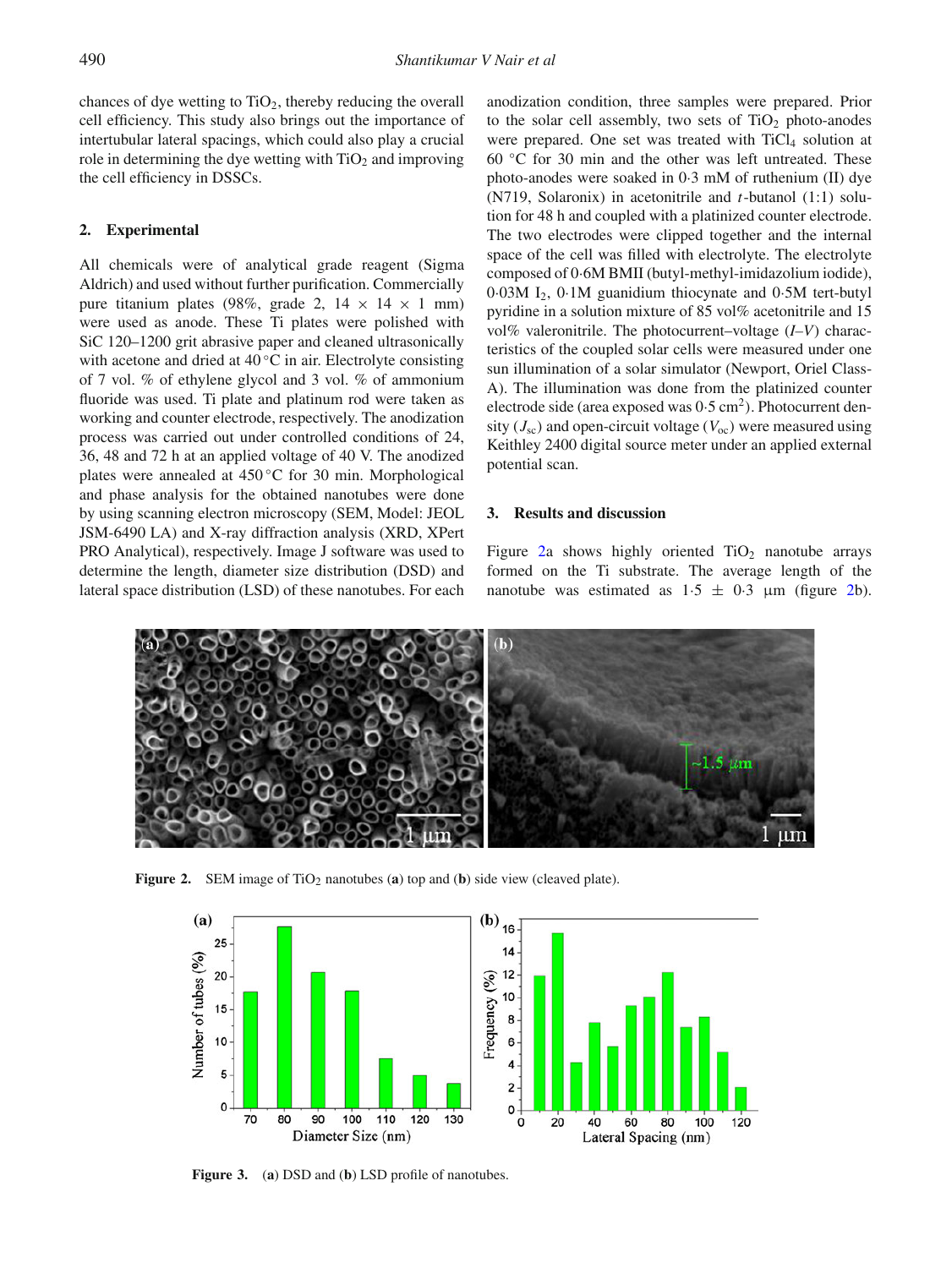Figure [3a](#page-1-1) shows DSD analysis of  $TiO<sub>2</sub>$  nanotubes exhibiting narrow skewed distribution in the range 70–130 nm, centred at ∼80 nm. The analysis of lateral spacing distribution (LSD) (figure [3b](#page-1-1)) showed a multi-modal distribution ranging from 10–120 nm, indicating that there was good lateral spacing/opening between the nanotubes, which could enhance the dye–TiO<sub>2</sub> interaction. XRD patterns (figure  $4$ ) of the nanotube layer (post annealing) revealed presence of anatase phase. XRD patterns (figure [4\)](#page-2-0) of the nanotube layer (post annealing) revealed presence of anatase phase, with no secondary crystalline phases. The formation of  $TiO<sub>2</sub>$  nanotubes in fluoride containing electrolytes has been discussed in detail in our earlier work (Anitha *et a[l](#page-3-7)* [2010](#page-3-7)). Briefly to state, the formation of  $TiO<sub>2</sub>$  nanotubes is attributed to three simultaneously occurring processes: field assisted oxidation of Ti metal to form  $TiO<sub>2</sub>$ , field assisted dissolution of Ti metal to form  $TiO<sub>2</sub>$  and chemical dissolution of Ti and  $TiO<sub>2</sub>$  due to etching by fluoride ions (Zwilling *et a[l](#page-4-2)* [1999](#page-4-2); Habazaki *et a[l](#page-3-8)* [2002;](#page-3-8) Anitha *et a[l](#page-3-7)* [2010\)](#page-3-7). The following equations represent the oxide layer formation  $(1, 2)$  $(1, 2)$  $(1, 2)$  and dissolution  $(3, 4)$  $(3, 4)$  $(3, 4)$ resulting in nanotubes.

<span id="page-2-2"></span><span id="page-2-1"></span>
$$
2H_2O \to O_2 + 4H^+ + 4e^-, \tag{1}
$$

<span id="page-2-3"></span>
$$
Ti + O_2 \rightarrow TiO_2, \tag{2}
$$

<span id="page-2-4"></span>
$$
TiO_2 + 6F^- + 4H^+ \to [TiF_6]^{2-} + 2H_2O,
$$
\n(3)

$$
Ti^{4+} + 6F \to [TiF_6]^{2-}.
$$
 (4)

With organic electrolytes, donation of oxygen is more difficult in comparison to water and results in a reduced tendency to form oxide. The reduction in water content allows forma-

tion of thinner or lower quality barrier layers through which ionic transport may be enhanced, due to the faster movement of  $Ti/TiO<sub>2</sub>$  interface into the titanium substrate giving rise to tubes (Haripriya *et a[l](#page-3-9)* [2007](#page-3-9); Shankar *et a[l](#page-3-10)* [2007](#page-3-10)).

The *J*–*V* curves of the back illuminated DSSC (figure [5\)](#page-2-5) before TiCl<sub>4</sub> treatment presented a short-circuit current density ( $J_{\rm sc}$ ) of 2.5 mA/cm<sup>2</sup>, an open-circuit voltage ( $V_{\rm oc}$ ) of 0·66 V, a fill factor (FF) of 42 % and an overall conversion efficiency  $(\eta)$  of 0.26%. After TiCl<sub>4</sub> treatment, the cell attained an  $\eta$  of 3.5 % with a  $J_{\rm sc}$  of 5.7 mA/cm<sup>2</sup>, a  $V_{\rm oc}$ of 0.70 V, and FF of 52.41 (%). The  $J_{\rm sc}$  and  $\eta$  of the cell was significantly increased through TiCl<sub>4</sub> treatment by 9·5 and 13 times, respectively with a significant improvement in the fill factor. The influence of TiCl<sub>4</sub> treatment for high rate of electron transfer through  $TiO<sub>2</sub>$  nanotubes in DSSC is quite well known (Sommeling *et a[l](#page-3-11)* [2006\)](#page-3-11). Studies (Charoensirithavorn *et a[l](#page-3-12)* [2010](#page-3-12)) using intensity-modulated photocurrent spectroscopy (IMPS) and intensity-modulated photovoltage spectroscopy (IMVS) have shown that the electron transport time in  $TiO<sub>2</sub>$  nanotube treated with  $TiCl<sub>4</sub>$  was 3 times faster than their untreated counterparts. This was attributed to the decrease in number of deep trap states existing on the surface of the TiCl<sub>4</sub> treated TiO<sub>2</sub> by surface passivation. Another reason for the improved performance could be attributed to the fact that, on treating with  $TiCl<sub>4</sub>$ ,  $TiO<sub>2</sub>$ nanoparticles could nucleate on the surface of the nanotubes, thereby further increasing the surface area and resulting in better dye– $TiO<sub>2</sub>$  interaction. For same dye configuration and 14 μm lo[n](#page-4-3)g TiO<sub>2</sub> nanotubes, Wang and Lin  $(2010)$  $(2010)$  reported  $\eta = 4.34$  % for backside illuminated DSSC. Their study reports 1.7 times increase in  $\eta$  (i.e. 6.36%) after TiCl<sub>4</sub> treatment. Comparing with results, the efficiency reported in this work is quite appealing, since the film thickness is only  $1.5 \mu$ m and 13 times increase in efficiency is attained after TiCl4 treatment. This can be attributed to the highly suitable geometric configuration (i.e. good lateral spacing and open

<span id="page-2-0"></span>

**Figure 4.** XRD patterns of TiO<sub>2</sub> nanotube layer.

<span id="page-2-5"></span>

**Figure 5.**  $J_{sc}-V$  characteristics of TiO<sub>2</sub> nanotube based back illuminated DSSC.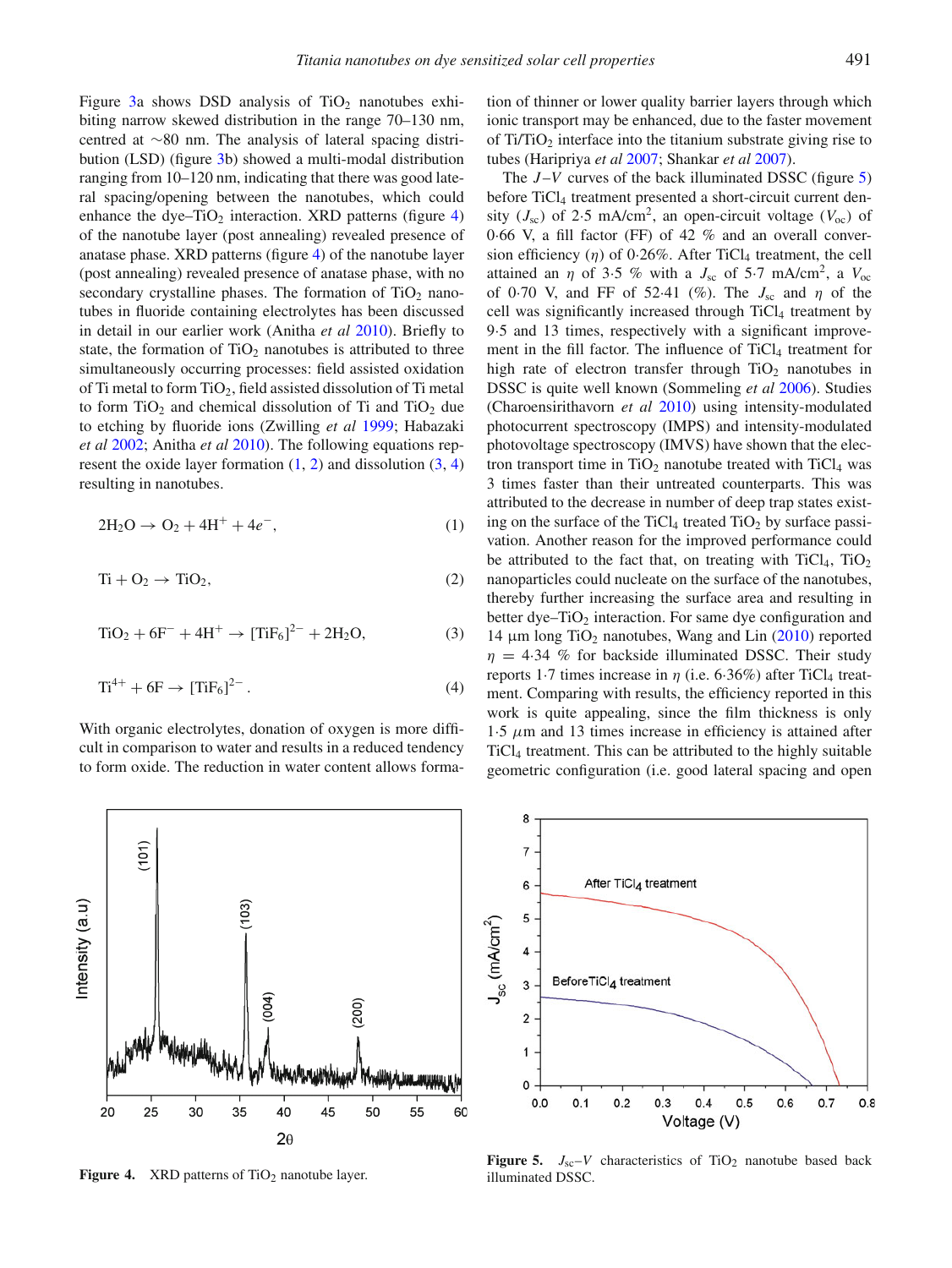| Anodization<br>time(h) | Tube<br>length $(\mu m)$ | Diameter<br>(nm) | Lateral<br>spacing $(nm)$ | $J_{sc}$<br>(mA/cm <sup>2</sup> ) | Efficiency<br>$(n)$ % | Fill factor<br>(%) |
|------------------------|--------------------------|------------------|---------------------------|-----------------------------------|-----------------------|--------------------|
| 24                     | $1.5 \pm 0.3$            | $83 \pm 22$      | $65 \pm 36$               | $5.3 \pm 0.8$                     | $3 \pm 0.65$          | $51 \pm 2$         |
| 36                     | $6.2 \pm 1.2$            | $96 \pm 35$      | $52 \pm 23$               | $4.3 \pm 0.6$                     | $1.7 \pm 0.4$         | $50 \pm 3.5$       |
| 48                     | $8.4 \pm 1.5$            | $104 \pm 41$     | $31 \pm 19$               | $3.3 \pm 0.5$                     | $1.4 \pm 0.5$         | $48 \pm 1.8$       |
| 72                     | $11.3 \pm 2.1$           | $108 \pm 54$     | $28 \pm 13$               | $1.2 \pm 0.3$                     | $1.2 \pm 0.6$         | $47 \pm 2.1$       |
|                        |                          |                  |                           |                                   |                       |                    |

<span id="page-3-14"></span>**Table 1.** Comparison of photovoltaic properties of back illuminated DSSC in relation to anodization time and TiO<sub>2</sub> tube morphology.

ended tubular structure) of  $TiO<sub>2</sub>$  nanotube layer, which after healing of defects by  $TiCl<sub>4</sub>$  treatment enhances maximum dye interaction for the shorter nanotubes. Using an extrapolation and based on reported studies (Chen *et a[l](#page-3-13)* [2008\)](#page-3-13), we expected that further tuning of the tube geometry, with trend towards slightly longer nanotubes could significantly enhance the cell efficiency. However, this was not the case in the present study. Table [1](#page-3-14) shows that with increasing anodization time to different periods of 36, 48 and 72 h there was an average increase in  $TiO<sub>2</sub>$  tube length and diameter. It should be noted that all the values reported in Table [1](#page-3-14) are for the photo-anodes used after TiCl4 treatment. It was seen that scattering in the values of tube length and diameter increased with anodization time. This means that new tubes (of lesser diameter and length) were formed in the intertubular lateral spaces resulting in higher scattering of tube length values and reflected as decrease in the lateral spacing values with increasing anodization time. In our case, the short-circuit current density,  $J_{\rm sc}$  and efficiency, η values, show a tendency to decrease with increasing tube length. Similar trend was reported recently (Xuan *et a[l](#page-4-4)* [2011](#page-4-4)) where the increment in the short-circuit current density, efficiency and fill factor values decreased with increasing tube length. This decrease was attributed to the decrease in  $dy - TiO<sub>2</sub>$  interaction (possibly resulting from reduced lateral spacings between tubes). Besides, longer  $TiO<sub>2</sub>$  tubes can present more inherent defects that can enhance electron trapping sites as it attempts to reach the electrode surface (Zhu *et a[l](#page-4-5)* [2007](#page-4-5); Jennings *et a[l](#page-3-5)* [2008\)](#page-3-5).

### **4. Conclusions**

Large-scale, vertically aligned  $TiO<sub>2</sub>$  nanotubes were produced on Ti substrate by a controlled anodization technique. The formed  $TiO<sub>2</sub>$  nanotubes showed narrowly distributed diameter size (∼80 nm) with an average thickness of  $~\sim$ 1.5 µm with a broad multi-modal lateral spacing distribution (LSD) between the tubes, indicating that there was good lateral spacing/opening between the nanotubes, which could enhance the dye– $TiO<sub>2</sub>$  interaction. XRD analysis showed the formation of anatase phases. The possibility of employing these  $TiO<sub>2</sub>$  nanotubes on Ti substrate as photoanodes in back illuminated dye sensitized solar cells (DSSCs) was demonstrated with an overall efficiency of 0·26%. The efficiency was dramatically improved to 3.5 % by giving simple  $TiCl<sub>4</sub>$ treatment to the nanotubes. It was observed that the average  $J_{\rm sc}$ ,  $\eta$  and fill factor values show a tendency to decrease with increasing tube length. This was mainly attributed to the observed decrease in lateral spacings between tubes, which prevented dye percolation within the  $TiO<sub>2</sub>$  tubes. Further longer  $TiO<sub>2</sub>$  tubes also increases the probability of inherent electron trapping defects thereby decreasing the performance of DSSCs. Thus the present study shows that processing shorter  $TiO<sub>2</sub>$  tube lengths with controlled lateral spacings can be promising in further improving the performance of DSSCs.

## **Acknowledgment**

Department of Science and Technology (DST), Government of India, is acknowledged for financial support under the NATAG program monitored by Dr G Sundararajan.

#### **References**

- <span id="page-3-7"></span>Anitha V C, Menon D, Nair S V and Prasanth R 2010 *Electrochim. Acta* **55** 3703
- <span id="page-3-12"></span>Charoensirithavorn P, Ogomi Y, Sagawa T, Hayase S and Yoshikawa S 2010 *J. Electrochem. Soc.* **157** B354
- <span id="page-3-13"></span>Chen C -C, Chung H -W, Chen C -H, Lu H -P, Lan C -M, Chen S -F, Luo L, Hung C -S and Diau E W -G 2008 *J. Phys. Chem. C* **112** 19151
- <span id="page-3-8"></span>Habazaki H, Uozumi M, Konno H, Shimizu K, Nagata S, Asami K, Skeldon P and Thompson G E 2002 *Electrochim. Acta* **47** 3837
- <span id="page-3-9"></span>Haripriya E P, Shankar K, Paulose M, Varghese O K and Grimes C A 2007 *J. Phys. Chem. C* **111** 7235
- <span id="page-3-5"></span>Jennings J R, Ghicov A, Peter L M, Schmuki P and Walker A B 2008 *J. Am. Chem. Soc.* **130** 13364
- <span id="page-3-1"></span>Liu B, Boercker J E and Aydil E S 2008 *Nanotechnology* **19** 505604
- <span id="page-3-3"></span>Park N G, van de Lagemaat J and Frank A J 2000 *J. Phys. Chem.*
- **B104** 8989 Paulose M, Shankar K, Varghese O K, Mor G K, Hardin B and
- <span id="page-3-4"></span>Grimes C A 2006 *Nanotechnology* **17** 1446
- <span id="page-3-0"></span>Paulose M, Haripriya E P, Varghese O K, Peng L, Popat K C, Desai T A and Grimes C A 2007 *J. Phys. Chem.* **C111** 14992
- <span id="page-3-6"></span>Roy P, Kim D, Lee K, Spiecker E and Schmuki P 2010 *Nanoscale* **2** 45
- <span id="page-3-10"></span>Shankar K, Gopal K M, Fitzgerald A and Grimes C A 2007 *J. Phys. Chem. C* **111** 21
- <span id="page-3-11"></span>Sommeling P M, O'Regan B C, Haswell R R, Smit H J P, Bakker N J, Smits J J T, Kroon J M and Van Roosmalen J A M 2006 *J. Phys. Chem.* **B110** 19191
- <span id="page-3-2"></span>Tang Y, Tao J, Zhang Y, Wu T, Tao H and Bao Z 2008 *Acta. Phys.- Chim. Sin.* **24** 2191